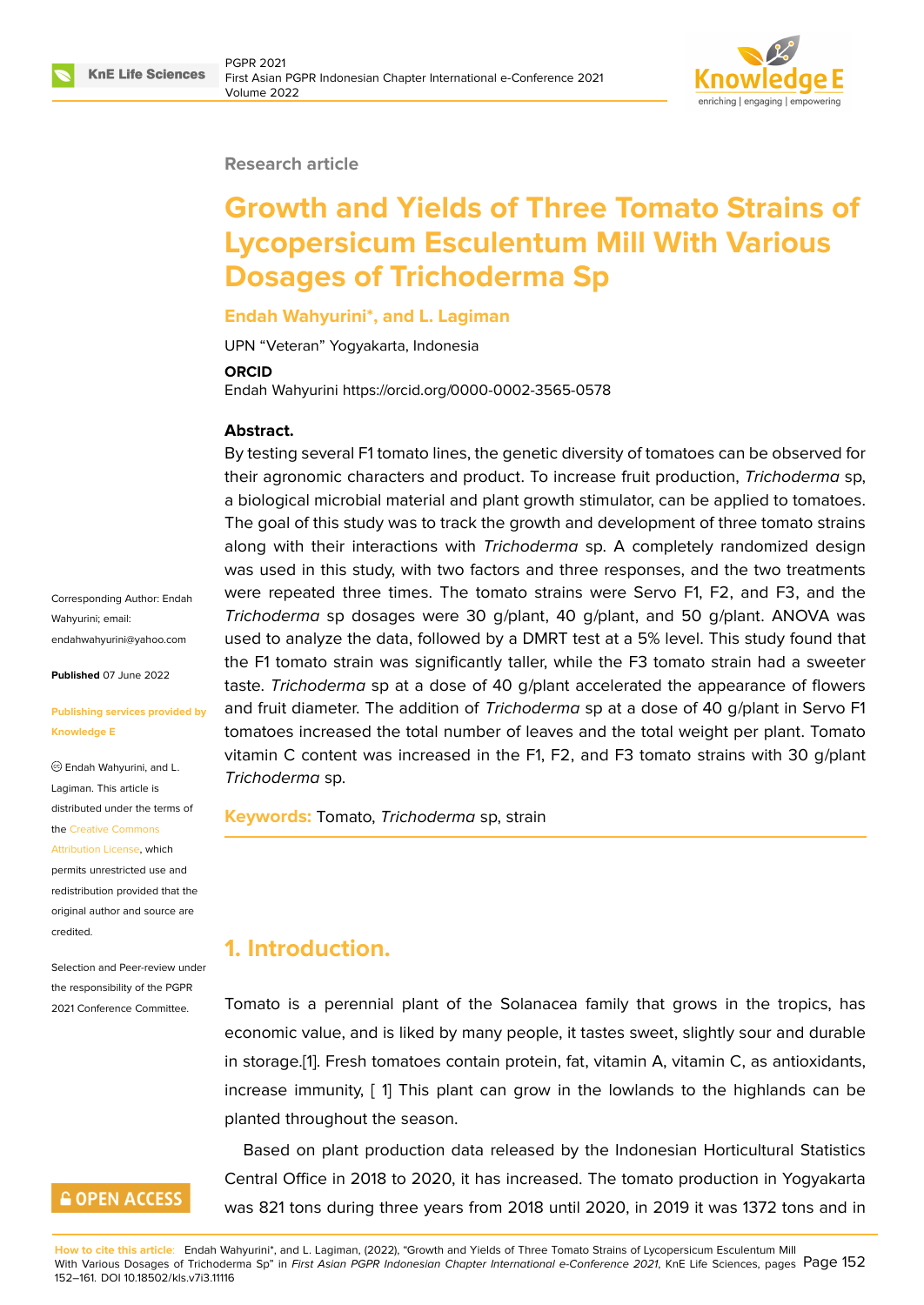2020 it was 1372 tons and in 2020 it was 1531 tons[2]. Consumer demand for tomatoes is getting bigger along with the need.

The problem in decreasing tomato productivity is the attack of the tomato yellow curl virus (TYLCV) [3] , small fruit size, limited supe[rio](#page-8-1)r seeds and the need for organic fertilizer rich in macro and micro nutrients. Assembling superior varieties with high yields and disease resistance is the right solution, supported by the availability of tomato genetic di[ve](#page-8-2)rsity. It is necessary to test several genotypes of tomato plants from several derivatives to observe the growth and yield characteristics of plants and disease resistance with the addition of *Trichoderma* sp. The *Trichoderma* sp., apart from being a decomposing organism, can also function as a biological agent and plant growth stimulator that is inexpensive, easy to obtain and environmentally safe [4].

Several studies were carried out by giving *Trichoderma* sp at a dose of 250 gram on chili plants [5], a dose of 30 gram of Chung tomatoes [6], a dose of 40 gram of tomatoes of the Lentana, Permata, and Ratna varieties [7], using the seeds o[f t](#page-8-3)he F1 strain to produce growth and yields. the best tomatoes. The uses seeds from the F1 line. A study sh[ow](#page-8-4)ed that in chili nurseries on soil media give[n](#page-8-5) *Trichoderma* sp showed the same good growth without *Trichodema* sp, but when [ap](#page-8-6)plied to land with soil media showed superior chili yields [8].

In this study *Trichoderma* sp was applied in compost with various doses and seed origin of Servo Variety Tomato from F1, F2 and F3 lines. Planting from F1 seeds will be better than the next generati[o](#page-8-7)n, but if you add compost containing *Trichoderma* sp, it is suspected that it will produce optimal growth and yields. Plants that come from the first derivative (F1) of a cross between two parents will have better traits or a mixture genetic of the two parents. The seed if we replant from the next generation, namely F2 and F3, they will show genetic diversity [9]. *Trichoderma* sp on tomatoes infected with TYLCV. The research hypothesis is that F3 Tomatoes grown with *Trichoderma* sp. 40 gram per plant can increase the phenotypic diversity and quality of crop yields.

### **2. Methodology**

The research was carried out from April to August 2020 at the Wedomartani research garden, Faculty of Agriculture, UPN "Veteran" Yogyakarta on height 110 mdpl. The study used a 2-factor Completely Randomized Design. namely the generation of tomatoes and doses of *Trichoderma* sp, with 3 replications. Tomato generation treatments included F1, F2 and F3, while the treatment doses of *Trichoderma* sp were 30, 40 and 50 g/tnm.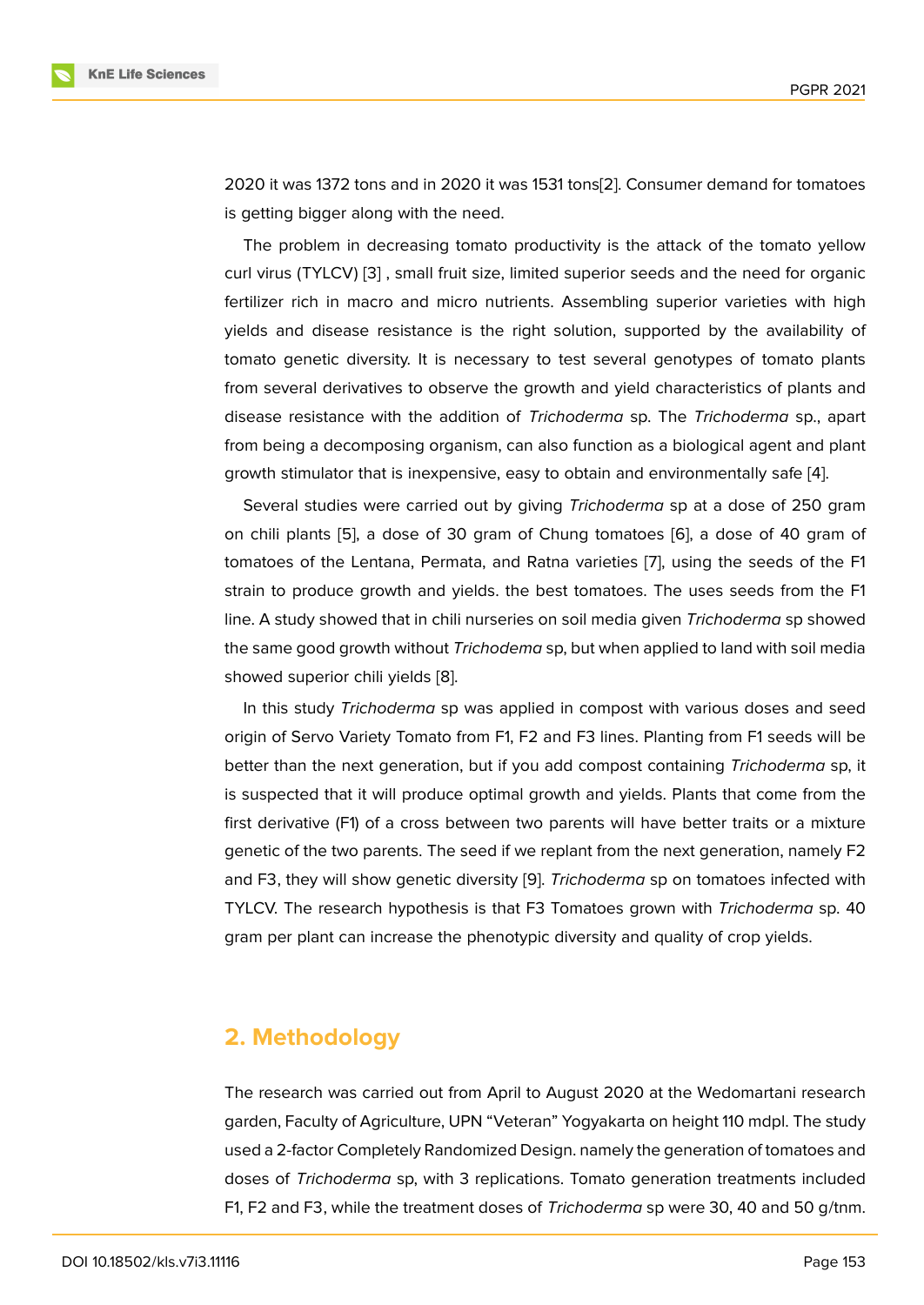

The research materials were tomato plants of Servo variety, soil media, *Trichoderma* sp. Tools, namely plantera bag 25 kg, digital scales, stationery, caliper, and hose.

The stages of carrying out the research include: (1) Tomato plants are sown in soil nursery media and manure with a balanced composition in a tray, then placed in a green house. (2). Preparation of planting media by filling a 25 kg plantera bag with soil, compost and cocopeat media (1:1:1) placed on the green house; (3) Transplanting is done when the tomato seedlings are 2 weeks old from the nursery media marked by the emergence of roots, leaves and plant height of 15 cm; (4). The treatment of giving *Trichoderma* sp was carried out at the age of 14 days in plantera bag with a dose according to the treatment sown and backfilled with media; (5). Maintenance includes watering, installation of bamboo supports, cutting side shoots and biological pest control; (6). Harvesting is done at the age of 60 DAP or the fruit has shown  $\frac{1}{4}$  of the red color, and the next harvest is done every 3 days until 3 harvests. Observation parameters include: high of plant, total of leaves, flower appearance,diameter of fruit, weight of fruit per plant, fruit sweetness and vitamin C. The Duncan Multiple Range Test (DMRT) level 5% will be carried out if there is a significant difference in treatment from the analysis of variance.

# **3. Result and Discussion**

The observation of plant height parameters at the age of 5 and 7 weeks after genetic diversity analysis showed that the treatment of F1 tomato offspring had significant impact, but the *Trichoderma* sp treatment had no significant impact.There was not interaction between the treatments of Filial and dose of *Trichoderma* sp. The data average and influence of Filial and dose of *Trichoderma* sp on high of plant at 5 and 7 wap showed Table 1.

| Filial (F)      | High of plant 5 wap | High of plant 7 wap |
|-----------------|---------------------|---------------------|
| F1              | 47,111 a            | 71,722 a            |
| F <sub>2</sub>  | 40,500 b            | 58,889 b            |
| F <sub>3</sub>  | 37,222 b            | 56,944 b            |
| Trichoderma sp  |                     |                     |
| 30 g/plant (K1) | 39,556 p            | 58,944 p            |
| 40 g/pant (K2)  | 42,444 p            | 62,778 p            |
| 50 g/plant (K3) | 42,833 p            | 65,833 p            |

Table 1: The influence of Filial and dose of *Trichoderma* sp on high of plant at 5 and 7 wap (cm).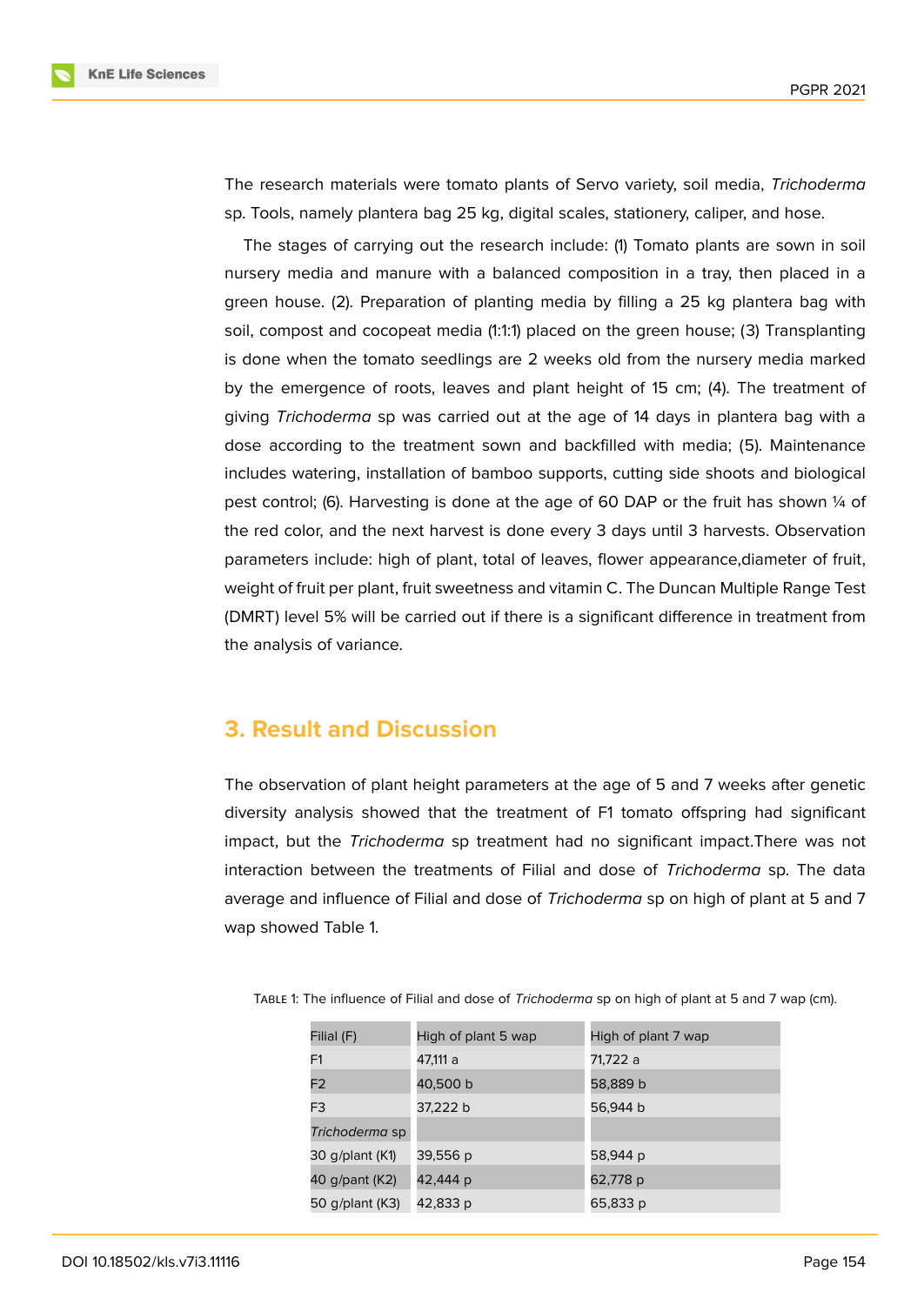Note: The letter notation behind the number in the same row and column indicated no significant disparate in the 5% DMRT test.

Table 1 shows that the Filial 1 were significantly higher and stronger than the Filial 2 and 3 treatments at the life of 5 wap and 7 wap. Nazirwan *et al*. (2014) present that distinction in high of plant each tested genotype was due to the genetic distinction of each genotype, which had different special characteristics and traits. The abiotic and biotic environment will affect the vegetative growth of plants such as the intensity of sunlight, macro and micro nutrients, humidity, soil microbial and climate. [10]. Servo F1 tomato plants are determinate tomatoes that are very suitable to be planted in low to medium lands, with plant heights reaching 95-140 cm at the age of 65 days after transplanting [11]. Tomato F1 plants have of genotypic characteristics from [bot](#page-9-0)h parents, where each parent will contribute half of the genome, while agronomically it has a special and similar appearance (Syukur, 2018) [12]. The tomato of Filial 1 will reproduce generatively [by](#page-9-1) selfing to produce F2 derivatives. Furthermore, the Filial 2 tomatoes were self-drilled to produce F3 derived tomatoes.

The Giving of *Trichoderm*a sp with various [dos](#page-9-2)es has not been able to stimulate the formation of plant height, because the soil media only adds microorganisms to grow. The process of microbial decomposition in the soil takes a long time, meaning that it is still on going and has not been able to encourage plant of vegetative growth, including plant heights of 5 and 7 mst. (Setyadi *et al*., 2017).[8]. *Trichoderma* sp is known as cellulosic bacteria which is capable of producing cellulase enzymes. Cellulolytic bacteria function to hydrolyze cellulose from plant residues and other organisms to be broken down into glucose, CO2 and hydrogen compounds as [nu](#page-8-7)trients for plants and soil organisms.[13]. The average value of the total of leaves 7 weeks showed in table 2.

| Treatment<br>Filial | <b>Trichoderma</b><br>30 g/plant (K1) | sp Trichoderma<br>40 g/plant (K2) | sp Trichoderma Average<br>sp 50 $/$ plant<br>(K3) |        |
|---------------------|---------------------------------------|-----------------------------------|---------------------------------------------------|--------|
| F <sub>1</sub>      | 63,000 b                              | 84,167 a                          | 78,667 ab                                         | 75,278 |
| F <sub>2</sub>      | 68,000 b                              | 68,000 b                          | 80,167 ab                                         | 72,056 |
| F <sub>3</sub>      | 67,500 b                              | 63,000 b                          | 73,833 ab                                         | 68,111 |
| Average             | 66,167                                | 71,722                            | 77,556                                            |        |

Table 2: The influence of Filial and dose of *Trichoderma* sp on total of leaves aged 7 wap (cm).

Note: The letter notation behind the number in the same row and column indicated no significant disparate in the 5% DMRT test.

Table 2 indicated that the combination of tomato F1 and *Trichoderma* sp 40 g/tnm handling had more total of leaves than the other handling at 7 wap aged. There is F1K2 treatment combination was not significantly different from the F2K3, F1K3 and F3K3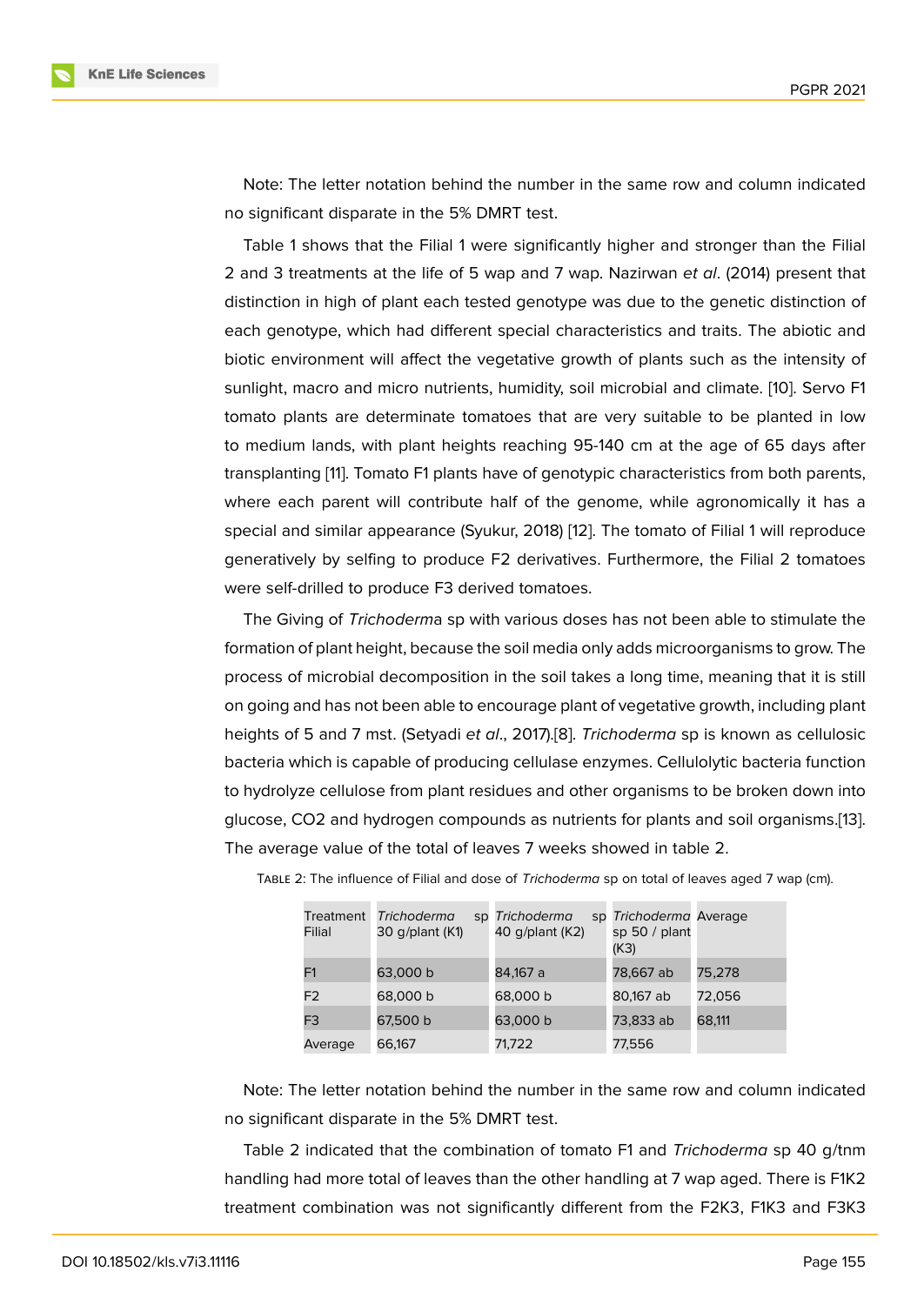treatments. This is because *Trichoderma* sp plays a role in accelerating the overhaul of microbes in the soil, making it easier for roots to absorb macro (N, P, K ) and micro nutrients (Cu, Ca, Mg, Fe, Zn etc) in the soil which are needed for plant growth and development. The macro and micro nutrients are then transported by the xylem vessels to the leaves where photosynthesis takes place. This photosynthesis will be effective if it occurs during the day with the help of sunlight which will remodel CO2 and water into carbohydrates and oxygen. The oxygen produced by plants is then released through the stomata, so that Carbohydrates are circulated throughout the all of organ plant.(Salisbury and C.W.Ross, 2017) [14].

The observation of flower appearance was carried out when the sample plants showed more than 50% of flowering plants. Tomato plant flowers are star-shaped, yellow and have a st[alk](#page-9-3). The Flowers are collected in a series. In terms of plant flower appearance, the results of the analysis of variance indicated that the handling line (F) and the dose of *Trichoderma* sp had a significant impact. There was no interaction among handling of Filial and dose *Trichoderma* sp. The data average value of tomato flowering and influence two treatmen showed Table 3.

| <b>Treatment Filial</b> | <b>Trichoderma</b><br>30 g/tnm (K1) | sp Trichoderma<br>40 g/tnm (K2) | sp Trichoderma<br>50 g/tnm (K3) | sp Average |
|-------------------------|-------------------------------------|---------------------------------|---------------------------------|------------|
| F1                      | 30,667                              | 30,333                          | 34,333                          | 31,778 a   |
| F <sub>2</sub>          | 33,333                              | 31,833                          | 33,333                          | 32,833 ab  |
| F3                      | 33,833                              | 33,500                          | 35,167                          | 34,167 b   |
| Average                 | 32,611 p                            | 31,889 p                        | 34,278 q                        |            |

Table 3: The influence of Filial and dose of *Trichoderma* sp on time of tomato flowering (days).

Note: The letter notation behind the number in the same row and column indicated no significant disparate in the 5% DMRT test.

Tomat F1 and F2 on time of flower significantly faster than F3 (Table 3). The administration of *Trichoderma* sp 30 g/plant and 40 g/plant was significantly faster in flowering than 50 g/plant.This is because they are genotypically the same but in different generations and because environmental influences will affect flower growth. Servo tomato genotypes tested showed different phenotypes in the observed characters, including their ability to flower. The phenotypic character of Servo tomato flower appearance at the age of 30-33 days [11].

The results of the analysis of the various diameters of tomatoes at the age of 11 weeks indicated that the Filial handling had no significant impact but the dose of *Trichoderma* sp had a significant imp[ac](#page-9-1)t There was not interaction among handling Filial and dose of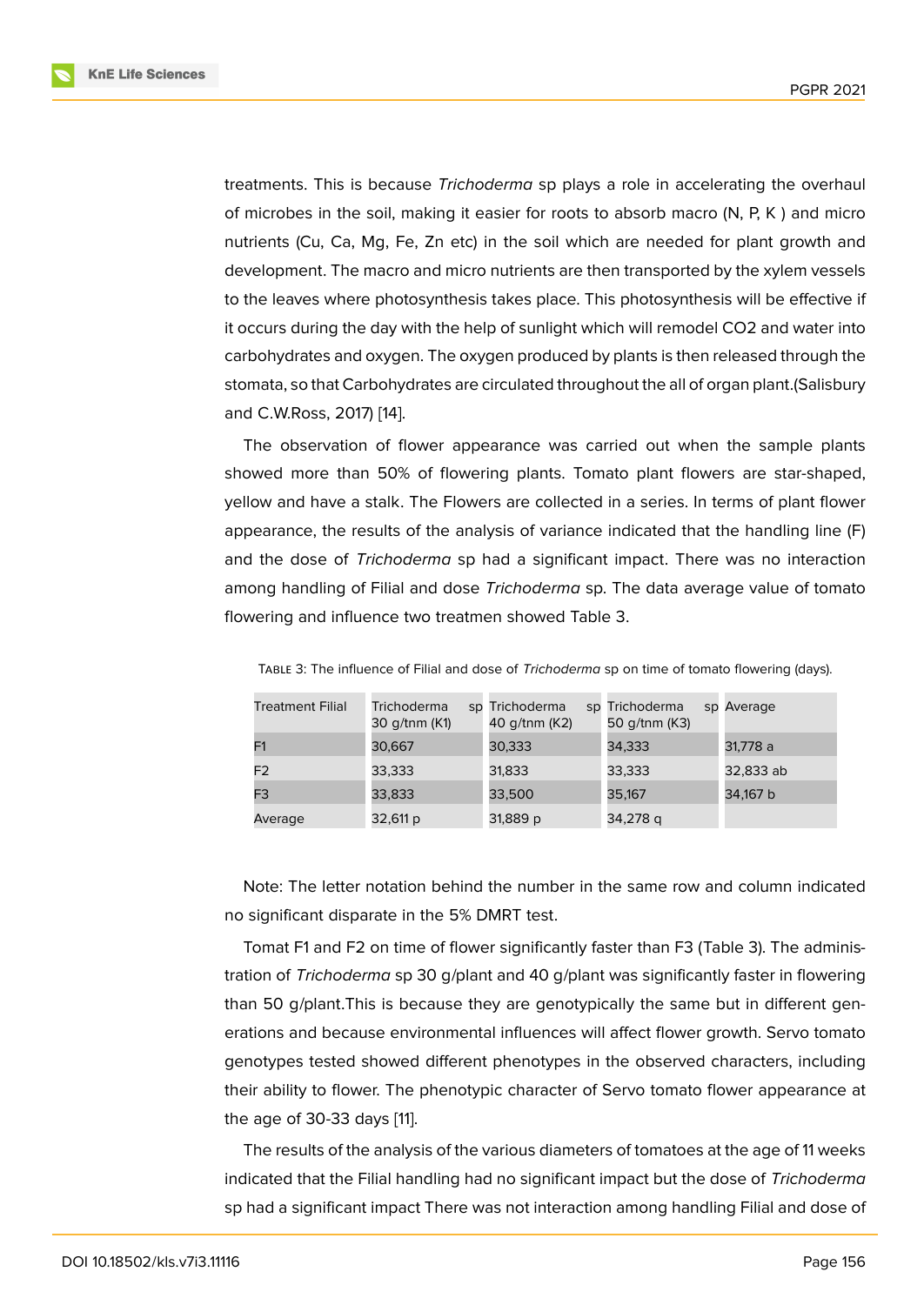*Trichoderma* sp. The data average diameter of fruits and the influence two treatments showed Table 4. (cm)

| Treatment<br>Filial | 30 g/tnm (K1) | 40 g/tnm (K2) | Trichoderma sp Trichoderma sp Trichoderma sp Average<br>50 g/tnm (K3) |         |
|---------------------|---------------|---------------|-----------------------------------------------------------------------|---------|
| F1                  | 3,717         | 4,278         | 3,858                                                                 | 3,951 a |
| F <sub>2</sub>      | 3,862         | 3,917         | 3,927                                                                 | 3,902 a |
| F <sub>3</sub>      | 3,543         | 4,320         | 4,282                                                                 | 4,048 a |
| Average             | 3,707 q       | 4,172 p       | 4,022 q                                                               |         |

Table 4: The influence of Filial and dose of *Trichoderma* sp on diameter of fruit at 11 wap (cm).

Note: The letter notation behind the number in the same row and column indicated no significant disparate in the 5% DMRT test.

The parameter diameter of fruits indicated that the treatment line (F) had no significant effect between treatments on stem diameter (Table 4). The handling of *Trichoderma* sp 40 g/plant was significantly wide on diameter of fruits than the other handling. This is because the administration of *Trichoderma* sp is able to control *Fusarium oxysporum* wilt disease and increase the productivity of tomato plants. The Giving *Trichoderma* sp 40 g/tnm which causes plants to survive, so that plant growth and development takes place optimally and produces fruit with a larger diameter than other treatments. The process of photosynthesis in the leaves produces photosynthate which improves fruit quality, this is indicated by an increase in fruit diameter. [15]. The wide diameter of fruit, greater the weight of fruit.

In the observation of the level of sweetness of tomatoes was measured using a refractometer brix DBR 85. The analysis of variance s[wee](#page-9-4)tness of fruit at the age of 11 indicated that the Filial handling had a significant impact but the giving of dose *Trichoderma* sp had no significant impact. There was not interaction among the handling Filial and dose of *Trichoderma* sp . The data average value of fruit sweetness and the influence two treatments showed Table 5.

| Treatment<br>Filial | 30 g/tnm (K1) | Trichoderma sp Trichoderma sp Trichoderma<br>40 g/tnm (K2) | 50 g/tnm (K3) | sp Average |
|---------------------|---------------|------------------------------------------------------------|---------------|------------|
| F1                  | 7,667         | 7,667                                                      | 7,333         | 7,556 b    |
| F <sub>2</sub>      | 7,667         | 7,667                                                      | 7,333         | 7,556 b    |
| F <sub>3</sub>      | 8,500         | 7,833                                                      | 7,833         | 8,056 a    |
| Average             | 7,944 p       | 7,722 p                                                    | 7,500 p       |            |

Table 5: The influence of Filial and dose of *Trichoderma* sp on sweetness of fruit (brix) at 11 wap.

Note: The letter notation behind the number in the same row and column indicated no significant disparate in the 5% DMRT test.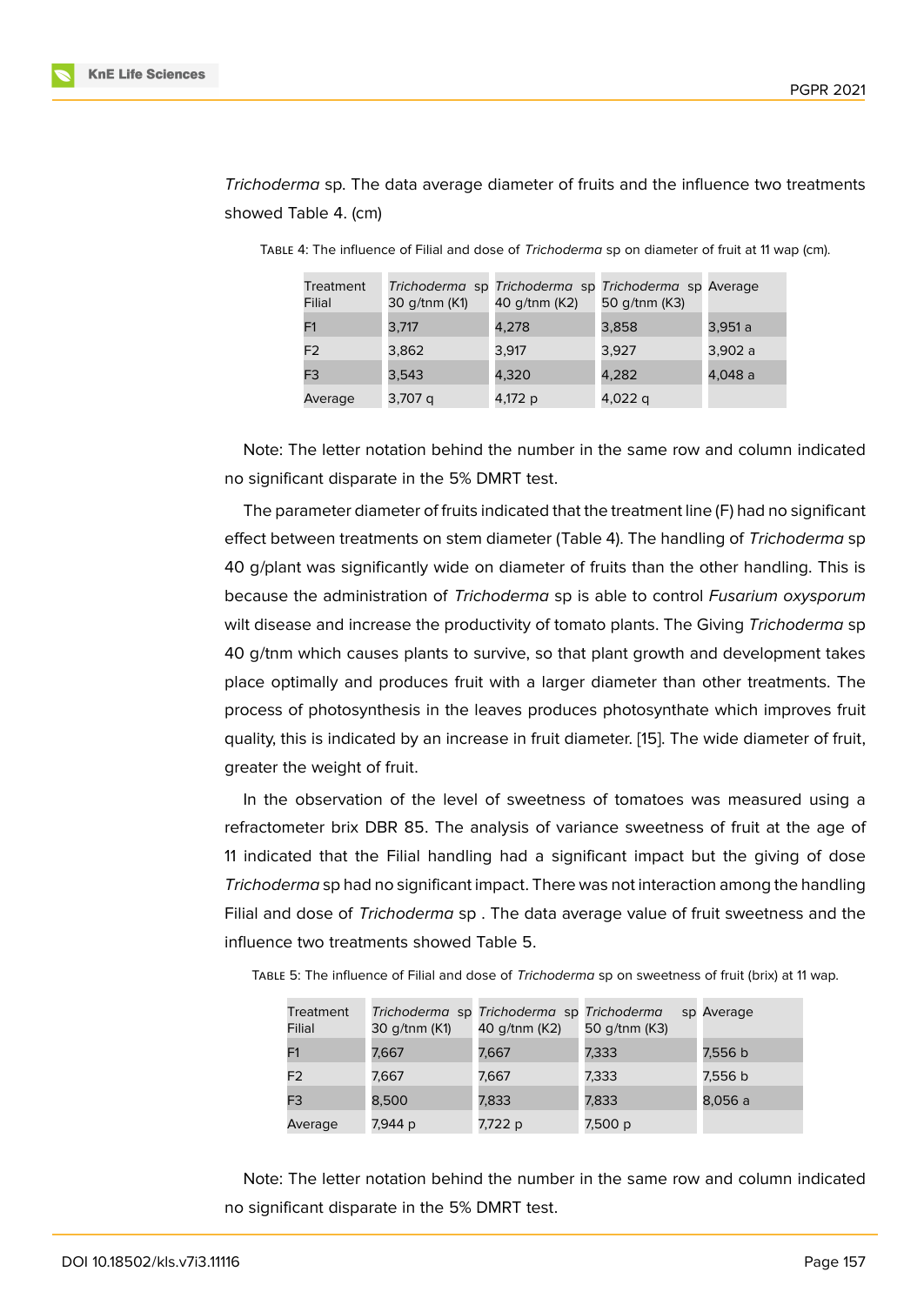Table 5 shows that the Tomato F3 produces significantly higher fruit sweetness than the Servo Tomato F1 and F2. In the treatment dose of *Trichodema* sp there was no significant disparate among handling, the giving of dose *Trichoderma* sp did not affect the formation of fruit sweetness. Tomato F3 produced fruit with a sweeter taste than other treatments.

The results of the analysis of total fruit weight variance per plant at 11 wap showed that the Filial treatment and the dose of *Trichoderma* sp had significant impact. There was interaction among handling Filial and dose of *Trichoderma* sp. The data average value of total fruit weight per plant and the influence two treatments showed Table 6.

| Treatment<br>Filial | 30 g/tnm (K1) | Trichoderma sp Trichoderma sp Trichoderma sp Average<br>40 g/tnm (K2) | 50 g/tnm (K3) |         |
|---------------------|---------------|-----------------------------------------------------------------------|---------------|---------|
| F1                  | 403,667 c     | 651,167 ab                                                            | 722,500 a     | 592,444 |
| F <sub>2</sub>      | 471,500 с     | 755,833 a                                                             | 510,000 bc    | 579,111 |
| F3                  | 460,000 c     | 466,167 c                                                             | 502,500 c     | 476,222 |
| Average             | 445.056       | 624,389                                                               | 578,333       |         |

Table 6: The influence of Filial and dose of *Trichoderma* sp on total fruit weight per plant at 11 wap (g).

Note: The letter notation behind the number in the same row and column indicated no significant disparate in the 5% DMRT test.

Table 6 shows that the combination of F2K2, F1K2 and F1K3 treatments significantly resulted in a total fruit weight per plant that was heavier than the other treatments. The combination of tomato derivative F1 and F2 with *Trichoderma* sp 40 g/plant and 50 g/plant was able to increase total fruit weight per plant. According to Syarief (1985) *cit* Sopilena (2018). [7], that the weight of the fruit depends on the number of fruit so that if the required nutrients increase, the number of fruits will increase and the weight of the fruit will increase, thus affecting the fruit yield per hectare. According to Gardner (1991) [1[6\]](#page-8-6) that differences in plant growth after entering the production period are strongly influenced by the environment both directly such as soil moisture, temperature, and nutrient content. In the ninth to tenth harvest the number of tomatoes obtained decreas[ed,](#page-9-5) this was presumably because the absorbed nutrients were not completely stored in the storage tissue (fruit) but were more stored in the tissue of plant (Harjadi, 1996) [17]. In addition, the administration of *Trichoderma* sp produces mitotoxins giving an ammonia-like odor and as a biological agent that can suppress *the* development of Foxysporum (Sopialena, 2018). [7], so that plant development increases, and the fruit of size i[ncre](#page-9-6)ases.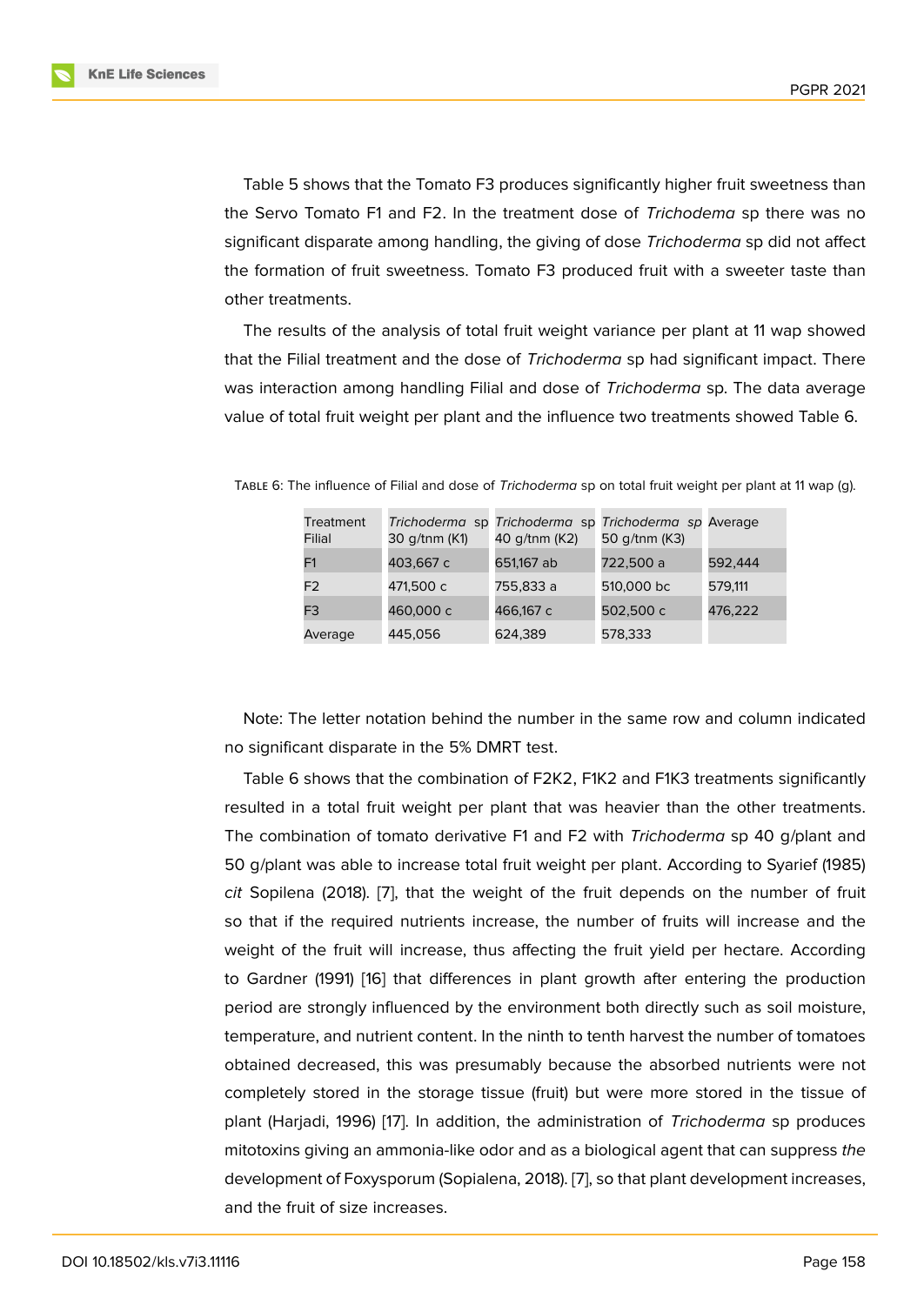The analysis of variance vitamin C of fruit at 11 wap indicated the Filial handling and dose of *Trichoderma* sp had a real impact. There is an interaction among Filial and dose *Trichoderma* sp. The data average value of vitamin C of fruit indicated Table 7.

| Treatment            | 30 g/tnm (K1) | Trichoderma sp Trichoderma sp Trichoderma sp Average<br>40 g/tnm (K2) | 50 g/tnm (K3) |        |
|----------------------|---------------|-----------------------------------------------------------------------|---------------|--------|
| Servo <sub>F1</sub>  | 28,767 a      | 25,518 bc                                                             | 29,570 a      | 27,952 |
| Servo F <sub>2</sub> | 29,892 a      | 29,892 a                                                              | 25,863 bc     | 28,549 |
| Servo F3             | 27,800 ab     | 28,133 a                                                              | 24,887 c      | 26,940 |
| Average              | 28,819        | 27,848                                                                | 26,773        |        |

Table 7: The influence of Filial and dose of *Trichoderma* sp on vitamin C of fruit at 11 wap (mg/100 g).

Note: The letter notation behind the number in the same row and column indicated no significant disparate in the 5% DMRT test.

The combination of treatments F1K1, F2K1, F3K1, F2K2, F3K2, and F1K3 actually produced greater vitamin C than the other treatments (Tabel 7). This means that Servo F1 F2 with *Trichoderma* sp 40 g/plant and 50 g/plant can increase assimilate yield accumulation.

Chemical changes in fresh fruit that commonly occur during ripening are changes in sugar content, acid content and vitamin C levels. Raw fruits contain higher levels of vitamin C than ripe fruits. Vitamin C levels in fruit will increase until the fruit is ripe, and will decrease when the level of maturity has been exceeded. Therefore, the content of vitamin C in fresh fruit can be used as an indicator of fruit maturity. Vitamin C content in fresh fruit is influenced by the type of fruit, growing conditions, maturity level at harvest and post-harvest handling. The level of ripeness of old tomatoes so that it lasts a long time in storage (Winarno, 1981) [18]. The content of vitamin C in fresh tomatoes is dynamically influenced by of physiological factors, the level of fruit maturity and other factors such as climate and environmental conditions during the fruit growth period (Sari *et al*, 2021). [19]. The shape and size [of](#page-9-7) the fruit of several treatments can be seen in Figure 1. The shape and size of the fruit varies, some are round, oval, heart and small, the size of medium to large

# **4. C[o](#page-8-8)nclusion**

Tomato Servo F1 produced a plant high growth of 5 weeks after planting, plant height 7 weeks after planting, and a sweeter taste. The give of *Trichoderma* sp 40 g/plant can accelerate flower appearance and diameter of fruit. The combination Tomat Filial 1 and *Trichoderma* sp 40 g/plant can be increased the total of leaves and weight of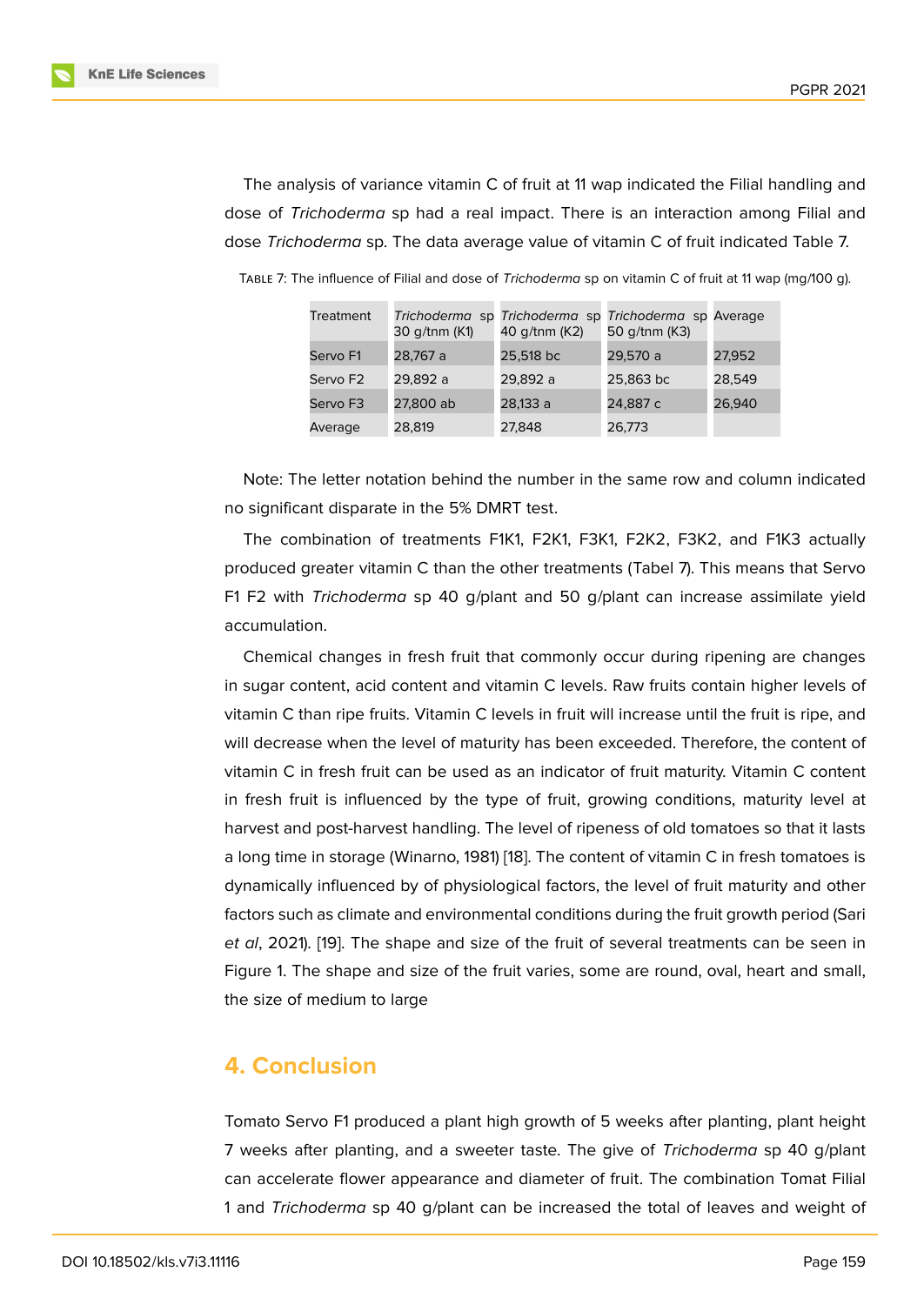



**Figure** 1: Tomatoes F1K3, F2K3, F3K3, F2K1, F2K2, F2K3, F3K1, F3K2 dan F3K3.

<span id="page-8-8"></span>fruit per plant. The Tomatoes F1, F2 and F3 with the addition 30 g/plant *Trichoderma* sp increased the vitamin C content of the fruit.

### **References**

- <span id="page-8-0"></span>[1] Fahmil U. Tomato for heart disease prevention. Jurnal Kesehatan. http://ejournal.poltekkesternate.ac.id/ojs 2020;13(1):21-27.
- <span id="page-8-1"></span>[2] Badan Pusat Statistika. Seasonal vegetables and fruits (tons) for the year 2019-2020. BPS Indonesia. 2020; Available at: https://www.bps.go.id/subject/55/hortikultura.html#subjekViewTab3
- <span id="page-8-2"></span>[3] Moriones E and Catillo JN. Tomato yellow leaf curl virus, and emerging virus complex causing epidemics worldwide. Virus Research. Elsevier. 2000;71:123-134.
- <span id="page-8-3"></span>[4] Wahyuni SH. The potential of *Trichoderma* in suppressing attacks *Sclerotium rolfsii* on soybean plants. Jurnal Agrotek Lestari. 2018;15(1):51-57.
- <span id="page-8-4"></span>[5] Herlina L and Pramestri D. The use of *Trichoderma harzianum* active compost in improving chili plant growth. Jurnal Saians dan Teknologi. Universitas Negeri Semarang. Semarang; 2017.
- <span id="page-8-5"></span>[6] Berliance ASS, Bambang P, and Bambang S. *Trichoderma* sp. application. to control the attack of *Fusarium oxysporum* f.sp. lycopercii on cung tomato plants (*Lycopersicum esculentum* mill). Bengkulu State University. Bengkulu. Indonesia; 2017. http://repository.unib.ac.id/id/eprint/12696
- <span id="page-8-6"></span>[7] Sopialena S. The effect of giving *Trichoderma* sp. in tomato plants on production factors. AGRIFOR: Jurnal Ilmu Pertanian dan Kehutanan. 2018;12(2):345-354.
- <span id="page-8-7"></span>[8] I Made Setyadi D, I Nengah Artha, and Gusti Ngurah Alit SW. The effectiveness of composting *Trichoderma* sp. on the growth of chili plants (*Capsicum annum* L.). E-Journal of Tropical Agroecotechnology. 2017;6(1):21-30.
- [9] Qosim WA. Plant breeding method. Bandung: Plantaxia; 2018.